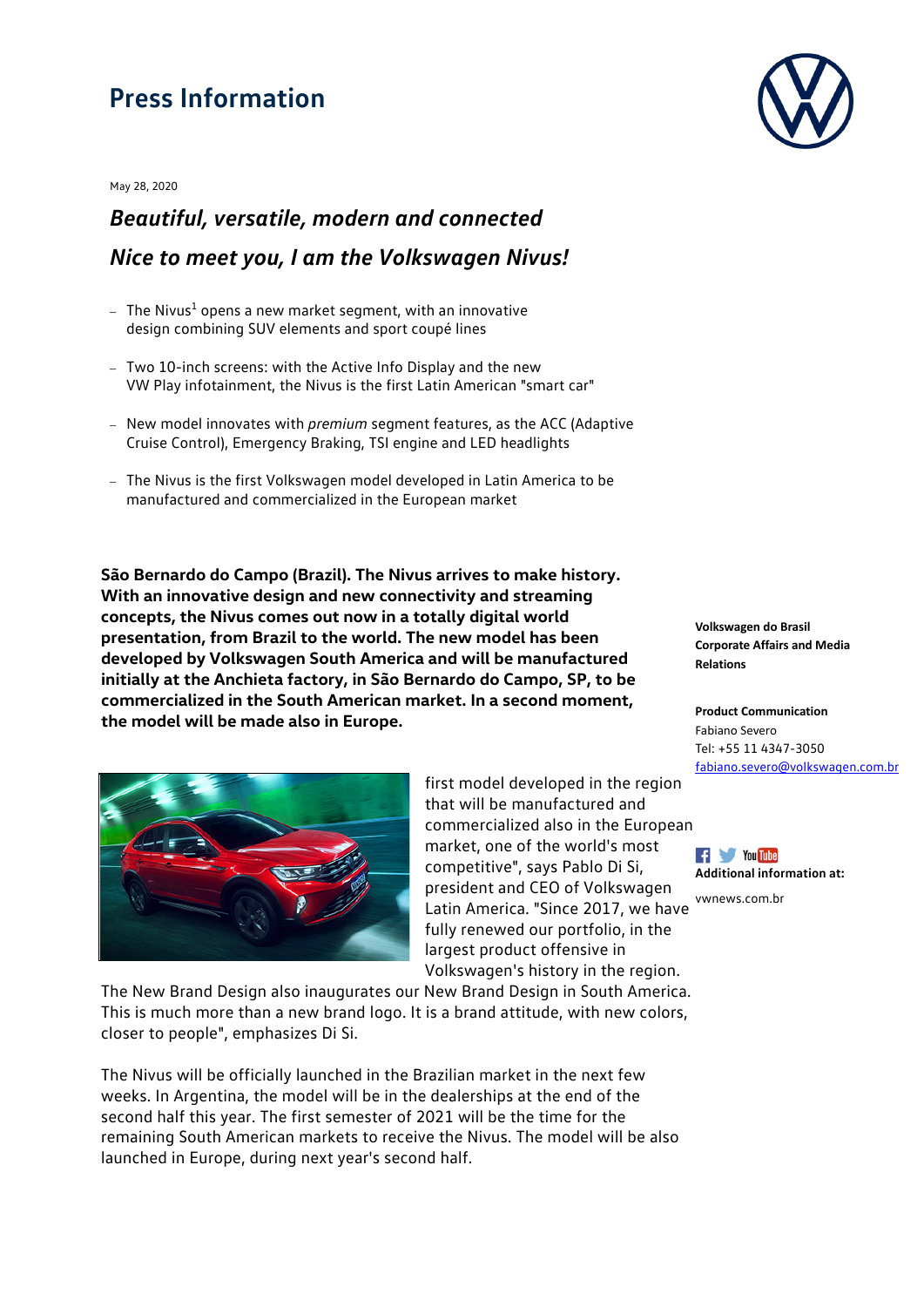**Innovative, attractive and functional design.** With striking lines and a strong personality, the Nivus bears in its design one of the characteristics that make it unique in the market. "Since the beginning of the project, we have defined that the Nivus' design should be innovative, attractive and, at the same time, functional", reveals José Carlos Pavone, Volkswagen's Head of Design for Latin America.

The 'C' pillar's fast and fluid slope is one of the design highlights. "From the side, the Nivus has a strongly peculiar coupé profile. Its proportions and volumes define an athletic and modern character. The exclusive design 17-inch light alloy wheels and the pronounced fender protectors also contribute to create a harmonious unity, with a sporty and vibrant attitude.

Pavone, who traced the Nivus' first sketches about four years ago, explains that the Nivus' front end carries the typical Volkswagen's design DNA. "The headlights are connected to a very dominant grille and the striking hood lines, defining the car's robust character." The LED headlights, the LED DRL (daytime running lights) and the fog lights, also in LED, give the Nivus a unique visual identity, with a precise and efficient lighting performance for all usage conditions. On the grille, the new Volkswagen's logo is simpler and bidimensional. It is debuting in the Nivus, the first model to show it in the South American region.



**to define the Nivus' sporty coupé style.**

**The Nivus' rear end is a show by itself: a horizontal element unites and extremely elegant piece, worthy of premium-segment models. The stretch into part of the side, in a unique junction of esthetics and functionality. In the upper side, a spoiler integrated into the rear lid generates stretching effect in the roof, an essential detail**

**New reference in connectivity**. The VW Play is a technological mark in the industry and brings a series of benefits for the customers. The VW Play is one of the main Nivus' innovations. The multimedia central, fully developed in Brazil, provides an intuitive usability experience unprecedented in the Brazilian market. With an extremely high resolution 10-inch screen, touch-sensitive, anti-scratch and 'virtual buttons', this platform not only the most modern connectivity resources, but also grants a series of services and streaming.

Associated with the digital panel (Active Info Display), it creates two large digital islands in the Nivus' dashboard. There are two interconnected 10-inch screens (the size of a tablet), providing unprecedented connectivity and entertainment for a vehicle in this segment. This digital cockpit counts with an intuitive, logical, intelligent and modern interface, which can be operated through the new steering wheel, the same used in the New Golf.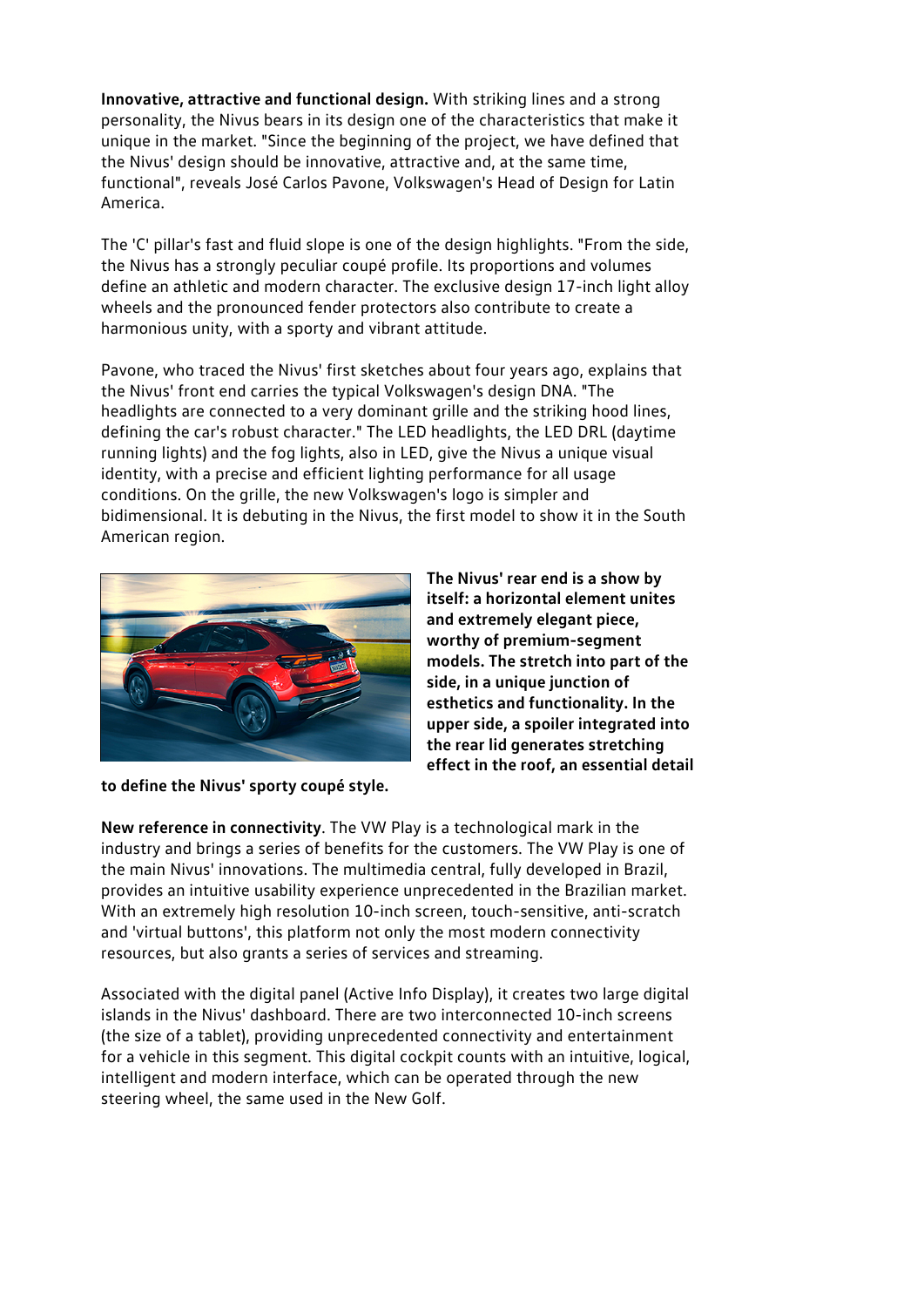

Simultaneously with the Nivus debuts also the VW Play APPs, a virtual store created exclusively for the Volkswagen customer, to download applications directly through the VW Play as easy as downloading an application in a memory (enough space to store 25 times the size of the Waze app, for instance) to download a series of

apps, an exclusive partnership with Volkswagen. Estapar (parking), 12 min (audiobooks), Ubook (audiobooks), Porto Seguro (insurance), Deezer (music), Waze (navigation) and IFood (food delivery) are just some of the partners in a list that will keep growing to deliver more and more convenience to the Nivus' customers.

The VW Play also offers the Cognitive Manual integrated to the vehicle (the Nivus is the first car to provide this resource), capability to read virtually all media formats, excellent audio quality and an incredible connectivity capacity with smartphones Android and Apple - in this aspect, it is the first Brazilian car with cordless mirroring.

**Virtual reality and augmented reality.** Besides the use of artificial intelligence of the Cognitive Manual, another Volkswagen Nivus' differential is the massive use of augmented reality, from the prototype development process to the dealerships' showrooms. "The Nivus has really arrived to inaugurate a new digital age for Volkswagen, with lots of technology. We will use virtual reality to show the Nivus to our customers. Through the DDX (Digital Dealer Experience), the customer will be able to see all car details in 3D, all them in a fully virtual way", says Gustavo Schmidt, Volkswagen do Brasil's Marketing and Sales vicepresident. "More than 85% of the dealerships in Brazil will be equipped with this complete virtual reality structure."

And more: the customer will be able also to know the Nivus firsthand from his own home, using an app developed by Volkswagen with augmented reality technology. With a smartphone or a tablet, the customer will be able to 'travel' between the real and virtual worlds. He will see all details, turn the car around, open the doors, windows, or even the luggage trunk. By the way, an excellent luggage compartment, with 415 liter and easy access.

**Safety first.** Using the DDX it is also possible to know the Nivus' main safety features. Thanks to the MQB Modular Strategy, also used in the models Polo, Virtus and T-Cross, it is possible to adopt equipments so far available only in upper segment vehicles.

Fatigue Detector, ISOFIX and top-tether to fix child seats in the rear seat, Kessy (keyless doors opening and engine start), ESC (Electronic Stability Control), HHC (Hill Hold Assist), and rearview camera are other safety and comfort items present in the Nivus. Headlights and rear lights use LED, as well as the DRL (Daytime Running Light).